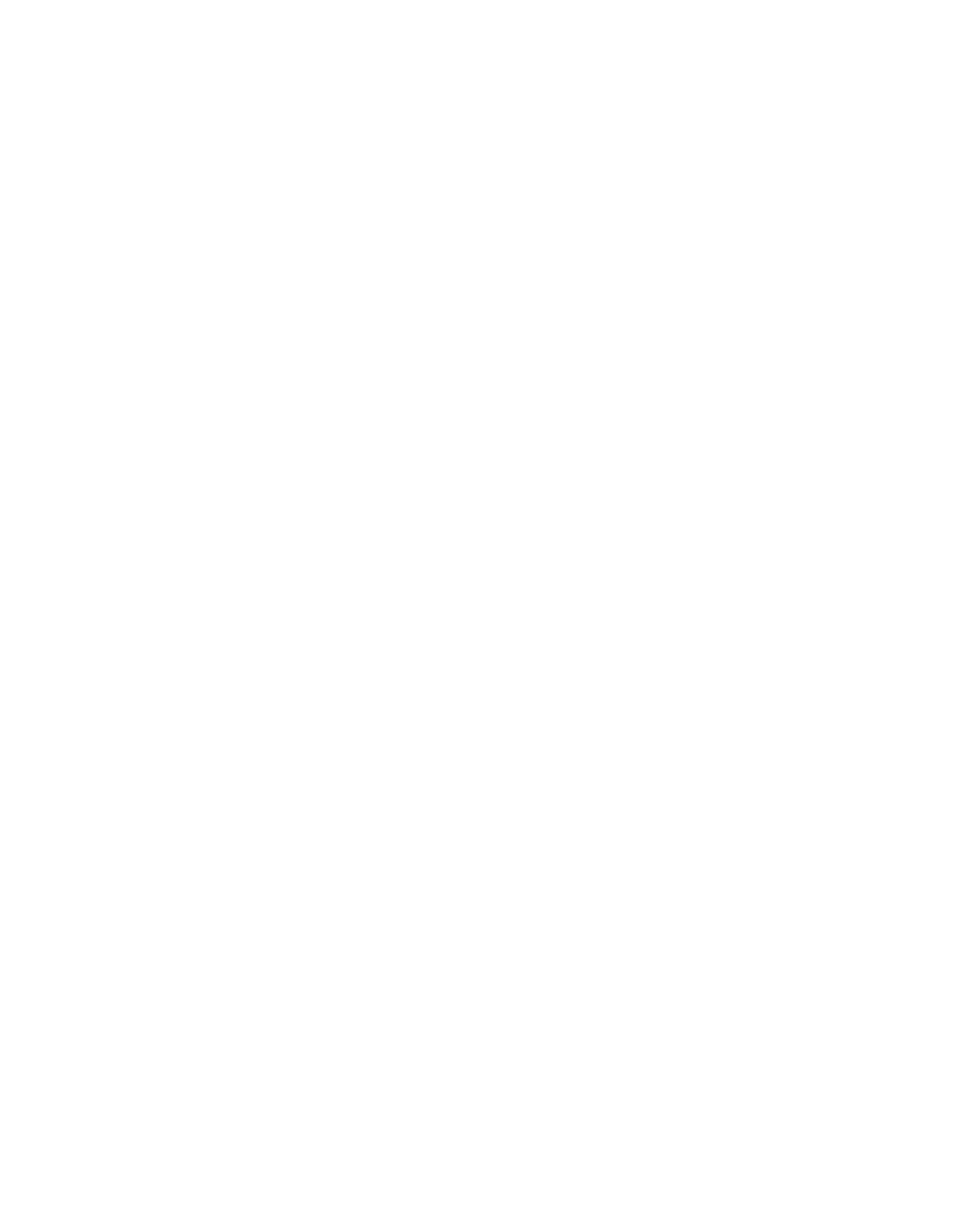## **Commentary**

### **Reasonable Expectations Doctrine In New Jersey — Unleashed And Chasing Its Tail**

#### **By**

#### **John T. Coyne**

*[Editor's Note: The author is a partner at McElroy, Deutsch, Mulvaney & Carpenter, LLP in Morristown, New Jersey (www.mdmc-law.com) specializing in the practice of insurance coverage law. The views in the article are not those of the firm or its clients. Copyright 2008 by the author. Response articles are welcome.]*

#### **I. Introduction**

In the span of less than one month, three New Jersey courts ruled on a narrow legal issue that pervades every area of insurance coverage law — when, if ever, a policyholder's reasonable expectations can trump even unambiguous policy language and create coverage that the insurance contract would not otherwise afford.<sup>1</sup> Each of the three decisions is quite thoughtful and internally consistent. But, when the three opinions are read together, there is a near-perfect circularity of reasoning.

The general rule is that unambiguous policy terms are to be enforced. To the extent that it disregards clear policy language, reasonable expectations doctrine is an exception to that general rule. In the recent decisions, courts sought to discern a legal principle to guide the determination about when to apply the rule and when to apply the exception. As illustrated below, courts came up with irreconcilably inconsistent results.<sup>2</sup>

#### **II. American Wrecking Corp. v. Burlington Ins. Co.**

In American Wrecking Corp. v Burlington Ins. Co., 400 N.J. Super. 276 (App.Div. 2008), the Appellate Division was called upon to interpret a "'cross liability' coverage exclusion for, among other things,

personal injury to an 'employee of any insured'." The injuries were sustained at a construction site by three employees of additional insureds. None of the accident victims were employed by the named insured. As noted above, the cross liability exclusion was broadly-worded, barring coverage of claims for injury to "any" insured. The trial court correctly deemed the exclusion unambiguous, but declined to enforce it, finding that enforcement would violate the insureds' reasonable expectations. The Appellate Division reversed and ruled in the insured's favor. The result is clearly correct and unremarkable. It is the court's reasoning that makes for interesting fodder.

After announcing its conclusion, the court proceeded to explain its rationale, first reciting what it believed to be the salient facts and summarizing the parties' contentions and then offering its legal analysis. In its factual synopsis, the court pointed out that the named insured engaged in a high risk business (demolition), needed to resort to the surplus lines market to obtain liability coverage and was assisted by a broker in the process. In its legal analysis, the court reiterated:

The context in which the issue arises is important, and our review must take into account that we are dealing with policies 'covering commercial risks procured through a broker, and thus involving parties on both sides of the bargaining table who were sophisticated with regard to insurance.' . . . Nor can we lose sight of the fact that the insureds were engaged in high risk enterprises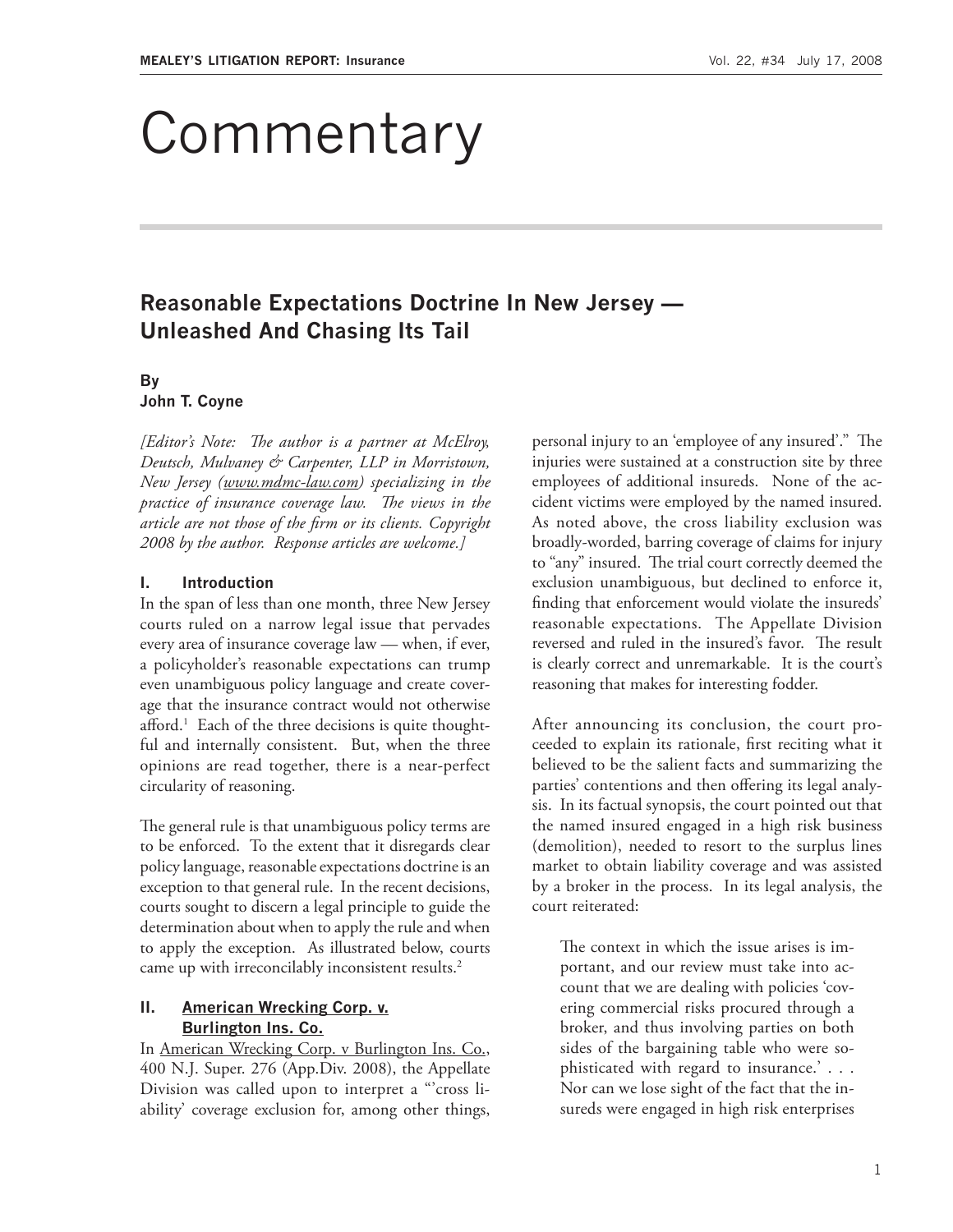for which insurance could only be obtained from a surplus lines carrier.

Id. at 283. Though the court did not say it in so many words, the inescapable import of its observation is that broker-aided insureds engaged in high risk enterprises should temper their expectations relating to coverage, particularly that obtained in the surplus lines market. That is a potent arrow that insurers should place in their quivers for future use.

Addressing the applicability of the exclusion, the court deemed "crystal clear" the broadening effect of the phrase "any insured," as distinct from "the insured" (emphasis added). The additional insureds argued that the exclusion was rendered ambiguous by a severability clause providing that "except with respect to the Limits of Insurance . . . this insurance applies . . . as if each Named Insured were the only Named Insured." The court found that the severability clause did not create an ambiguity, noting that the clause could not "negate" a "plainly worded" exclusion.

The court then considered whether reasonable expectations doctrine warranted a different result. The court cited two lines of Supreme Court decisions and described them as "not easily reconcilable." One string of cases holds that reasonable expectations can sometimes overcome even unambiguous policy language. The other line of decisions holds that reasonable expectations are not relevant unless the policy is too confusing for an average policyholder to understand.

Relying on Nunn v. Franklin Mutual Ins. Co., 274 N.J.Super. 543, 549 (App.Div. 1994), the American Wrecking court found that the more policyholderindulgent rule should only apply to homeowners policies and the insurer-friendly rule should govern in the commercial context. Because the case before it involved a commercial policy, the court held that reasonable expectations doctrine could not defeat the clear policy terms.

American Wrecking made a couple of other points worth noting. Reasonable expectations doctrine is usually invoked by policyholders at the first sign of resistance. If that fails, resort to "public policy" often comes next. In American Wrecking, the court extinguished that argument as well, stating, "public policy considerations alone are not sufficient to permit a

finding of coverage in an insurance contract when its plain language cannot fairly be read to otherwise provide that coverage." (quoting State, Department of Environmental Protection v. Signo Trading International, Inc., 130 N.J. 51, 66 (1992)).

The additional insureds, however, were nothing if not persistent. They also asserted the actual negotiations had taken place regarding the scope of the "cross liability" endorsement and claimed that the terms of the endorsement ultimately incorporated in the policy were different than those to which the parties agreed. Specifically, the insureds argued that the exclusion "was 'snuck' into the policy." The contention would appear to at least raise a factual question about the appropriateness of reformation of the policy to comport with the parties' mutually expressed intentions. The court rejected the argument on the following grounds:

Since [the broker] continued to negotiate after receiving the policy with the 'cross liability' endorsement, and since the accidents happened quite some time later, there was no prejudice and the policy terms govern.

Id. at 280 n.1. Based on the passage of time and the broker's post-issuance scrutiny of policy terms, the court, thus, appeared to infer the insured's acquiescence to the actual policy terms, even though they may have varied from the negotiated terms. In dispensing with the reformation argument, American Wrecking cited only one decision, Edwards v. Prudential Property and Casualty Co., 357 N.J.Super. 196 (App.Div.) certif. denied 176 N.J. 278 (2003). In Edwards, the court rejected an argument that insurers have some duty to educate or counsel policyholders about the contents of their policies. Id. at 204 ("Our courts have held fast to the general rule that an insured is chargeable with knowledge of the contents of an insurance policy in the absence of fraud or inequitable conduct on the part of the carrier.")

#### **III. North Plainfield Board Of Education v. Zurich American Ins. Co.**

In North Plainfield Board of Education v. Zurich American Insurance Company, 2008 U.S. Dist. LEXIS 39555 (D.N.J. May 15, 2008), the court also addressed the parameters of reasonable expectations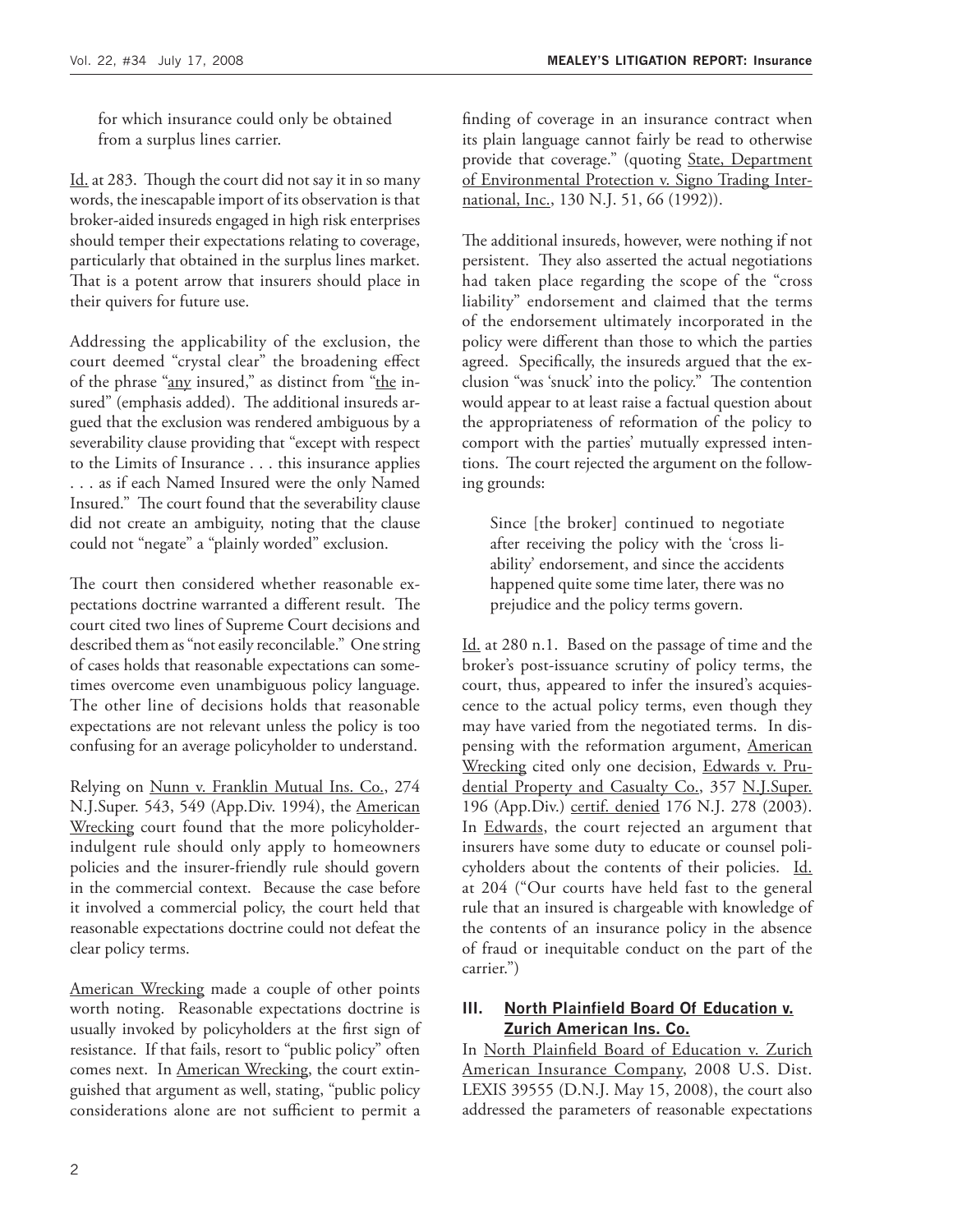doctrine, but defined those parameters differently than American Wrecking. North Plainfield was spawned by a \$30M school construction project which deteriorated into litigation and resulted in multiple claims under various types of policies. The substantive issues were complex and are not relevant to this discussion. Instead, the focus is on the court's comments regarding reasonable expectations doctrine.

The court began by citing the familiar rule that clear policy language should be enforced as written and ambiguous language should be construed in a manner that benefits the insured. The court noted that a policy may be deemed ambiguous "even if a close reading of the written text" does not support the insured's position. (citing Fezschak v. Pawtucket Mutual Ins. Co., 2008 U.S.Dist.LEXIS 29295 (D.N.J. Apr. 8, 2008).

Like American Wrecking, North Plainfield acknowledged the line of cases that contradict the rule it previously cited, stating that the New Jersey Supreme Court "has recognized that in exceptional circumstances, insurance policies should be construed to reflect the reasonable expectations of the insured even when the literal meaning of the policy is plain and clear." The court added, however, that the "Third Circuit has concluded that 'exceptional circumstances' warranting a court to construe a clear and unambiguous policy exclusion in accordance with the reasonable expectations of the insured rather than in accordance with the exclusion's plain language, arise only when literal application of the exclusion would violate public policy." (citing Colliers Lanard & Axilbund v. Lloyds of London, 458 F.3d 231, 237 (3rd Cir. 2006)).

#### **IV. Villa v. Short**

In recent commentary regarding reasonable expectations doctrine, the New Jersey Supreme Court was faithful to the post-Kievit limitations. In Villa v. Short, 2008 N.J. LEXIS 604 (June 5, 2008), the Supreme Court addressed virtually the same issue that the Appellate Division ruled upon in American Wrecking, the distinction between an exclusion's triggering being linked to certain action by "any" insured, as opposed to "the" insured. There was, however, one key dissimilarity. In American Wrecking, the court had interpreted a commercial policy. In Villa, the court construed a homeowner's policy. In its discussion of the "controlling principles" guiding policy interpretation, the Villa court stated:

. . . we look to the plain language of the policy. 'If the terms are clear, courts should interpret the policy as written and avoid writing a better insurance policy than the one purchased.' President v. Jenkins, 180 N.J. 550, 562 (2004) (citing Gibson[v. Callaghan, 158 N.J. 662, 670 (1999)]. However, if the policy language is ambiguous, we construe the language to 'comport with the reasonable expectations of the insured.' Zacarias v. Allstate Ins. Co., 168 N.J. 590, 595 (2001).

#### **V. The Inconsistency And The Resolution**

With respect to clashes between plain language and public policy, American Wrecking and North Plainfield reach precisely the opposite result. North Plainfield held that only public policy can override plain language. American Wrecking held that, if the language is plain, public policy is irrelevant.

As noted above, *Villa* reached the same substantive result as American Wrecking and, at first blush, the decisions appear to be consistent. But here is the catch. Villa involved a personal policy. Recall that, in American Wrecking, the court suggested that, in cases involving personal policies, reasonable expectations were not necessarily constrained by unambiguous policy language. Villa held otherwise, declaring that, even when personal policies are involved, reasonable expectations are not relevant unless the policy is adjudged to be ambiguous.

The American Wrecking and North Plainfield courts are not to be faulted for their intelligent decisions. The courts were charged with what appears to have been an impossible task, identifying a legal principle to guide the decision on whether to apply the rule (unambiguous policy language is controlling) or its exception (reasonable expectations can overcome even unambiguous policy language). Judging by the disparity in results of the respective efforts to identify such a principle, it is probably safe to say that none exists. In *Villa*, however, the New Jersey Supreme Court was free to take a more active role and did offer guidance for harmonizing the seemingly-conflicting canons of insurance contract interpretation.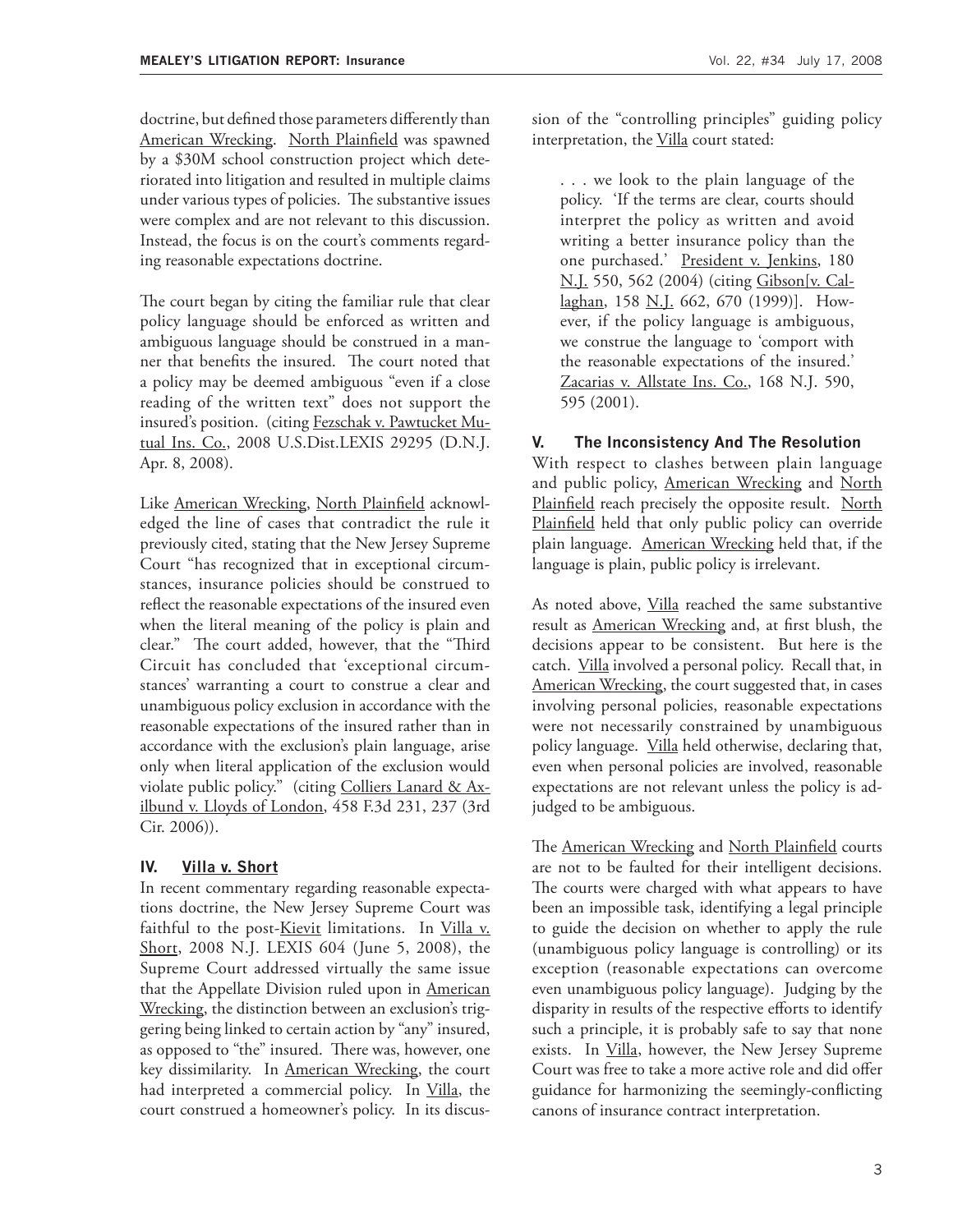The most recent pronouncements from the ultimate arbiter appear to evidence a trend toward constriction of reasonable expectations doctrine to the point where it adds nothing to the more well-defined contra preferentem rule. Villa is illustrative but Shotmeyer v. New Jersey Realty Title Ins. Co., 2008 N.J.LEXIS 603 (June 5, 2008) makes the point even more forcefully:

In the absence of an ambiguity, an insurance policy should be interpreted according to its plain, ordinary meaning. When an ambiguity exists, courts should interpret the contract in accordance with the "reasonable expectations" of the insured. However, courts must guard against rewriting policies in favor of the insured under the guise of interpreting a contract's reasonable terms.

The purposes behind these principles are evident. Policyholders should be protected from "technical encumbrances" and "hidden pitfalls" in their insurance contracts. Sophisticated insurers who unilaterally prepare complicated contracts should not be allowed to take advantage of their less sophisticated customers. However, because insurance premiums are based on predictable levels of risk . . . insurers need to rely on certain consistent conditions in order to calculate premium rates reliably.

Conditioning the applicability of reasonable expectations doctrine on the existence of a policy ambiguity effectively renders it a useless appendage.<sup>3</sup> If the policy is adjudged to be ambiguous, the insured will prevail based on the contra preferentem rule. Reasonable expectations doctrine will add nothing to the analysis.<sup>4</sup> Since Kievit, the New Jersey Supreme Court appears to have come full circle. Once touted for breathing independent vitality into reasonable expectations doctrine, the New Jersey Supreme Court now seems content to allow it to atrophy.

The Supreme Court's recent rulings implicitly recognize that, if a court chooses to ignore clear insurance contract language, that decision must be based on something more than a nebulous, self-serving expectation. In stark contrast to a reasonable expectations assertion, a public policy based challenge to a coverage restriction cannot be based on some personal tale of woe. See, e.g., Zuckerman v. National Union Fire Ins. Co., 100 N.J. 304, 320 (1985) ("The term 'public policy' contemplates a standard measured by the impact on the public at large rather than the individual."); Allen v. Commercial Casualty Ins. Co., 131 N.J.L. 475, 478 (E. & A. 1944); Rotwein v. General Accident Group, 103 N.J. Super. 406, 417 (Law Div. 1968) ("It must be emphasized that public policy will usually not be applied to invalidate a contract unless there is some definite basis therefore in law, legal precedent or recognized governmental policy affecting the general welfare.")

If there is clarity of expression in the coverage-limiting terms of an insurance contract that the law requires a policyholder to read and if there are no public policy based reasons why the language should not be enforced, then any expectation of coverage would necessarily be unreasonable and the insurance policy should be enforced per its plain terms. Fortunately for insurers, the New Jersey Supreme Court appears to see things the same way. To those searching for an answer to the question regarding when reasonable expectations, standing alone, can overcome clear policy language, the New Jersey Supreme Court has offered a most emphatic and direct answer — never.

#### **Endnotes**

1. The New Jersey Supreme Court first espoused the reasonable expectations doctrine in Kievit v. Loyal Protection Life Ins. Co., 34 N.J. 475 (1963). Commentators hailed Kievit as a "seminal" decision because it appeared to give reasonable expectations doctrine some life independent of the contra preferentem rule. J. Stempel, Law of Insurance Contract Disputes, Section 4.09(b), n. 330 (Aspen 1995)(citing W.Mayhew, Reasonable Expectations: Seeking a Principled Application, 13 Pepperdine L. Rev. 267, 273 (1986)). Kievit is a classic example of difficult facts making bad law. There, coverage was denied to the holder of an accidental disability policy whose demise was indisputably brought about by an accident. The insurer denied coverage based on what amounted to an anti-concurrent cause exclusion. The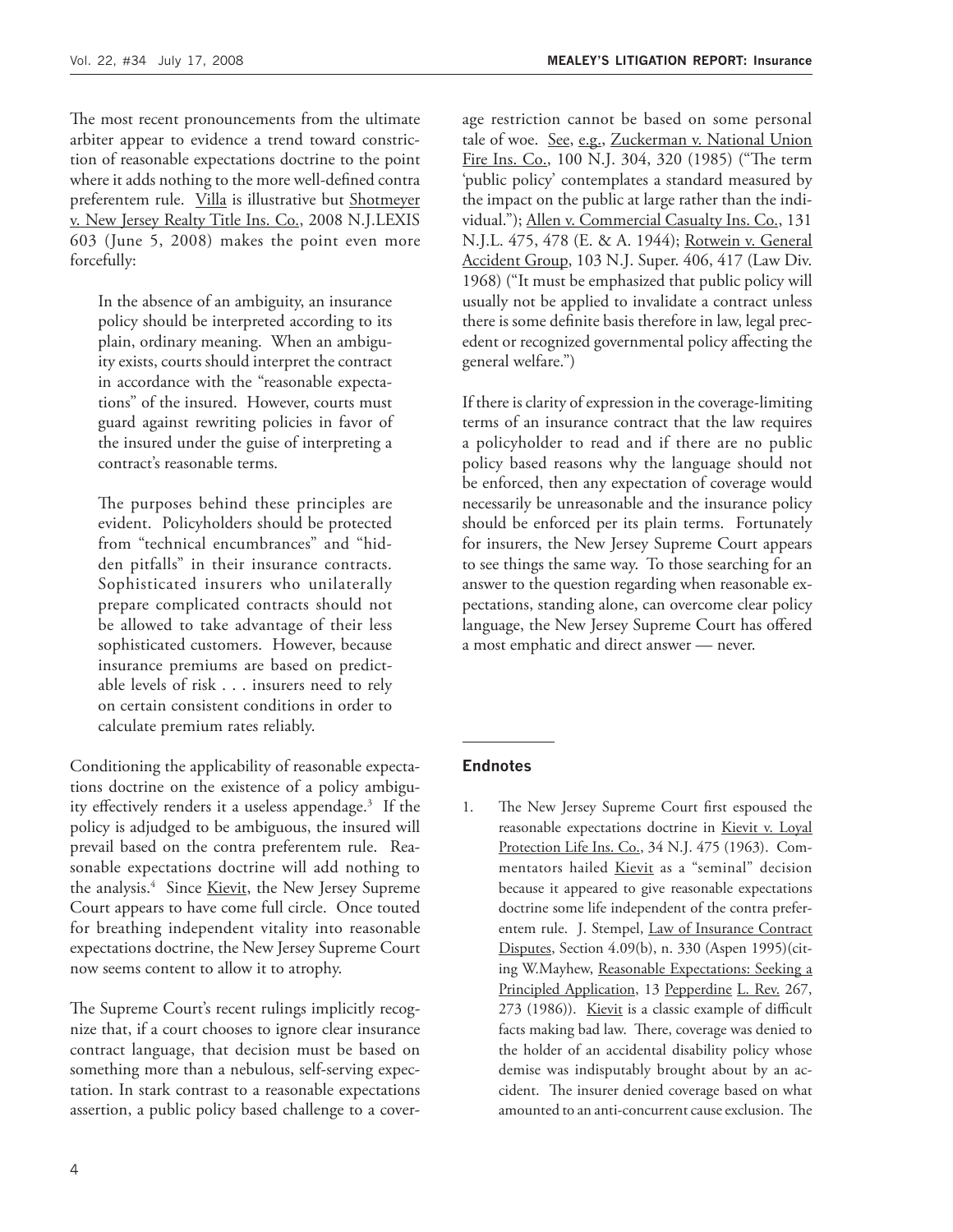court observed that, almost any serious affliction affecting an elderly person can be viewed as stemming from multiple causes, and that, if the policy were enforced per its literal terms, the coverage would be illusory. The court, therefore, declined to enforce the policy, as written, and, to be clear, made no finding of ambiguity. In Linden Motor Freight Co., Inc. v. Travelers Ins. Co., 40 N.J. 511, 525 (1963), the court went out of its way to rein in Kievit, stating that the decision "was not intended" to displace the rule that "clear basic terms and particular provisions of an insurance contract may not be disregarded at will and a new contract judicially made for the parties." Id. at 525-526.

- 2. Other courts have also struggled to define the limits of reasonable expectations doctrine. A. Windt, Insurance Claims and Disputes, §6:3 (Thomson West 5th ed. 2007) ("The reasonable expectations rule . . . abandons the general contract principle that the insured's legitimate expectations are necessarily governed and limited by terms of the policy. That principle will, instead, be applied only when it is fair to do so. As a result, in a proper case, an insured may be held to be entitled to coverage despite unambiguous language in the policy to the contrary. Unfortunately, however, the courts have had little success in formulating a test for determining when equity necessitates that the reasonable expectations rule be applied.").
- 3. Reasonable expectations doctrine is pure legal fiction. After experiencing a loss that the policy unambiguously places beyond coverage, almost every policyholder will privately rue the decision not to purchase more expansive coverage yet can publicly avow that the coverage-limiting terms violate his or her reasonable expectations. The truth is that, in almost every case, the insured had no antecedent thought of any kind regarding whether the claim was within the scope of coverage. In the rare case where a policyholder did foresee a claim that is outside the

scope of plain policy terms, the reasonable expectations argument is even less sympathetic. Had the more prescient insured satisfied its obligation to read this policy, it would have discovered the gap in coverage and could have purchased broader coverage commensurate with its insurance needs.

4. In declaratory actions, insurers generally favor a dispassionate analysis focusing on contract terms and clinical, minimalist description of the facts underlying the loss. Jury research suggests that it is in the interest of policyholders to humanize the controversy and appeal to the emotions of the factfinder. Another very recent decision, Lancos v. Silverman, 946 A.2d 1073 (App.Div. 2008) scores one for the insurers. The case arose from the collapse of an upper level deck at a shore rental home. Sixteen people injured in the collapse sued the homeowners. The owners' liability coverage had lapsed, however, and they brought a malpractice claim by an insured against their broker. In the professional liability action, the owners' sought to inform the jury of the horrific facts of the deck collapse, ostensibly for the purpose of allowing the jury to grasp the "magnitude of liability" to which the property owners were "exposed." The trial court barred the owners from so informing the jury, finding that that the information would be "highly prejudicial" to the broker. The Appellate Division affirmed the trial court's ruling. There is a distinction between **Lancos** and most coverage actions. In Lancos, the issue was the broker's culpability for the conceded non-existence of coverage. In most coverage actions, there is no dispute regarding the existence of a policy. The factfinder, however, is charged with determining whether the claim fits within the parameters of coverage. To perform that task, some information regarding the facts of the underlying claim is necessary. Typically, though, the factfinder will have no need to know the magnitude of the liability. Under the Lancos rationale, the information should be excluded for its prejudicial effect.  $\blacksquare$